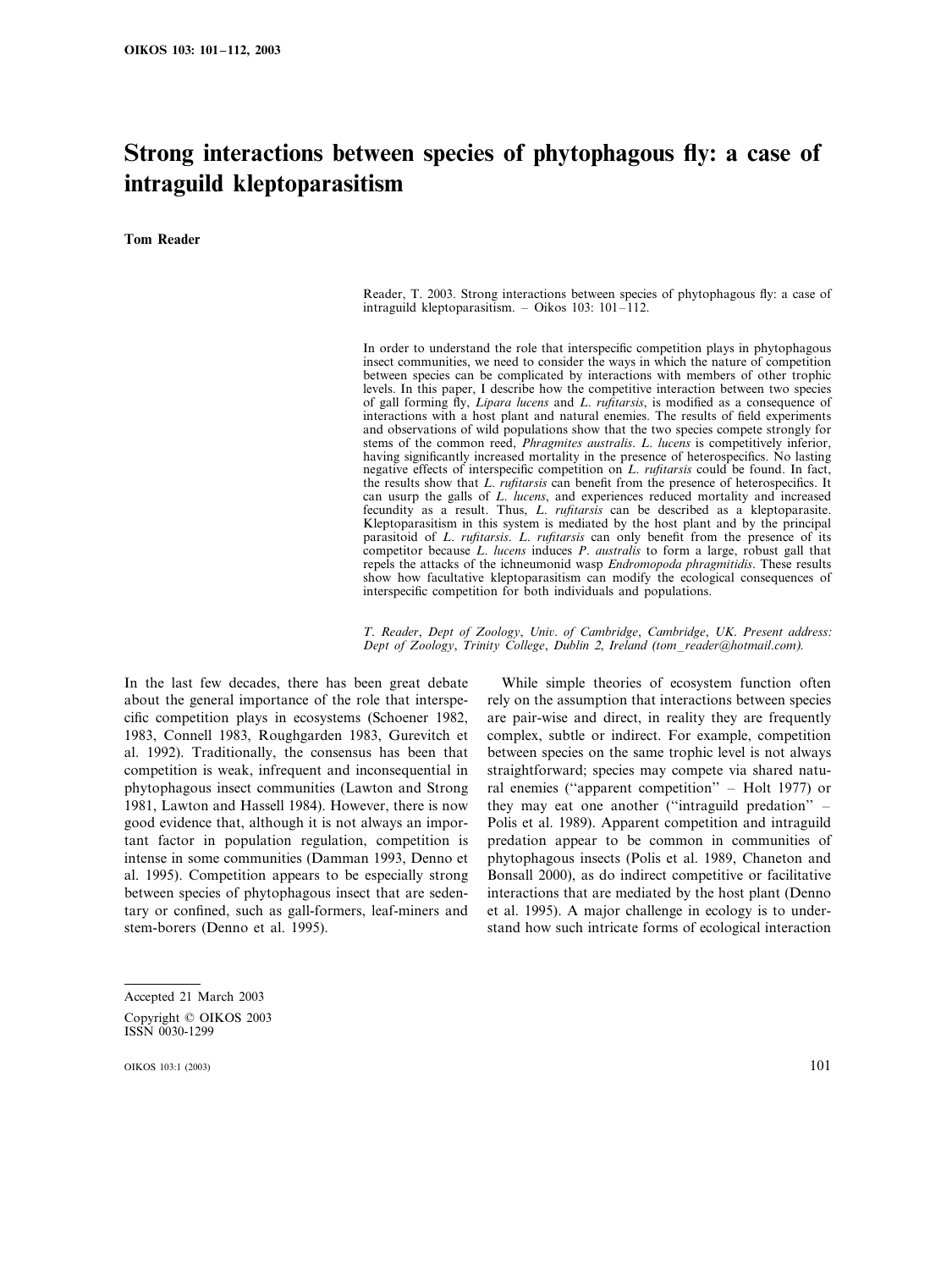between species in the same trophic level, and more conventional direct competition for resources, affect individual fitness, population size and community structure (Wootton 1994, Abrams et al. 1996, Polis and Strong 1996).

One kind of interaction that has rarely been studied by population and community ecologists working with phytophagous insects is kleptoparasitism. Kleptoparasites, species that benefit from others not by direct predation or parasitism but by usurping resources, are common in the insect world (Ronquist 1994, Crespi and Abbot 1999, Sivinski et al. 1999). A number of examples of kleptoparasitic behaviour can be seen in the diverse invertebrate communities that are often associated with insect galls (Redfern and Askew 1992, Sanver and Hawkins 2000). For instance, some species traditionally classed as inquilines have been shown not only to share, but to steal galls that have been initiated by other species (Akimoto 1988, Ronquist 1994, Crespi and Abbot 1999). Despite the fact that the life-histories of many insect kleptoparasites have been described, little is known about the implications of kleptoparasitism at a population and community level in terrestrial ecosystems.

In this paper, the intricacies of a complex kleptoparasitic interaction in a phytophagous insect community are investigated. I describe the interaction between two species of fly, *Lipara lucens* Meigen and *Lipara rufitarsis* Loew (Diptera: Chloropidae), which form galls on the same host plant species and which apparently occupy very similar ecological niches. Firstly, I present the results of a field survey that explores the variability in space of the intensity of the interaction between *L*. *lucens* and *L*. *rufitarsis*, and reveals the impact that this interaction has on the survival of *L*. *lucens*, the inferior competitor in this system. Then, using the results of a field experiment, I investigate the relationship between the two species in more detail at two spatial scales. I examine the ways in which an interaction that is ostensibly asymmetrical interspecific competition is modified by attributes of the host plant and natural enemies to become something that resembles a predator–prey interaction. By understanding the consequences of this interaction for the survival and fitness of the species concerned, light is shed on the processes that are likely to promote coexistence in a community in which strong competition might be expected to lead to competitive exclusion.

## **Methods**

#### **Study organisms**

*L*. *lucens* and *L*. *rufitarsis* induce characteristic apical, cigar shaped galls on stems of the common reed *Phragmites australis* (Cav.) Trin. ex Steud. (Mook 1967,

Chvála et al. 1974). Their life cycle is univoltine. Many eggs may be laid on a reed stem in spring, but only one gall can form on each stem and, by late summer, there is at most a single mature larva in each gall. The two species feed on the same host plant in the same kinds of habitats, and are difficult to separate ecologically (De Bruyn 1989). *L*. *lucens* is the larger species, and it induces large and heavily lignified galls. *L*. *rufitarsis* larvae initiate smaller, less robust galls and *L*. *rufitarsis* adults are about one-fifth the size of *L*. *lucens* adults. Inspection of galls collected in winter reveals that both species are attacked by a suite of natural enemies, including parasitoids and vertebrate predators (Mook 1967, De Bruyn 1994). Furthermore, the galls of *L*. *lucens* are sometimes found to be occupied by overwintering *L. rufitarsis* larvae (Chvála et al. 1974). In these instances, *L*. *rufitarsis* has defeated *L*. *lucens* in competition for the stem on which the gall has formed (Reader 2001). The proportion of *L*. *lucens* galls occupied by over-wintering *L*. *rufitarsis* larvae thus provides a direct measure of the effects of interspecific competition on the survival of *L*. *lucens*. Unfortunately, an equivalent measure of the effects of competition on *L*. *rufitarsis* is not available, since *L*. *lucens* is never found over-wintering in *L*. *rufitarsis* galls.

*P*. *australis* is a clonal wetland plant capable of forming extensive, monospecific ''reedbeds''. The basal diameter of the annual stems of *P*. *australis* is constant throughout the growing season (Mook 1967), and it can be used at any point to predict final stem height, stem biomass and the probability that flowering will occur (Mook 1967, Tscharntke 1999). Thinner stems grow shorter and are less likely to flower (Reader 2001), and contain lower concentrations of silicates (Tscharntke 1988), which are an important defence against herbivory. Basal stem diameter is thus a useful index of reed stem fitness, and in several herbivore species it is known to correlate with survival and natural enemy attack rates and oviposition behaviour (Mook 1967, Tscharntke 1992, De Bruyn 1995). In this study, basal reed stem diameter is used to investigate the effect of host plant condition on the performance of *L*. *lucens* and *L*. *rufitarsis*.

## **Natural variation in the intensity of competition**

To assess the intensity of competition between the *L*. *lucens* and *L*. *rufitarsis* in different types of habitat, a survey of 14 field sites in Cambridgeshire, UK was conducted in early 2000. All adult and larval flies and parasitoids found during this survey, and during the experiment described below, were identified to species using Chvála et al. (1974) and De Bruyn (1989). Galls of the two species were collected and the proportion of *L*. *lucens* galls containing *L*. *rufitarsis* larvae was calculated as a measure of the intensity of competition. In the centre of each site, a sampling grid of  $20-100$  m<sup>2</sup>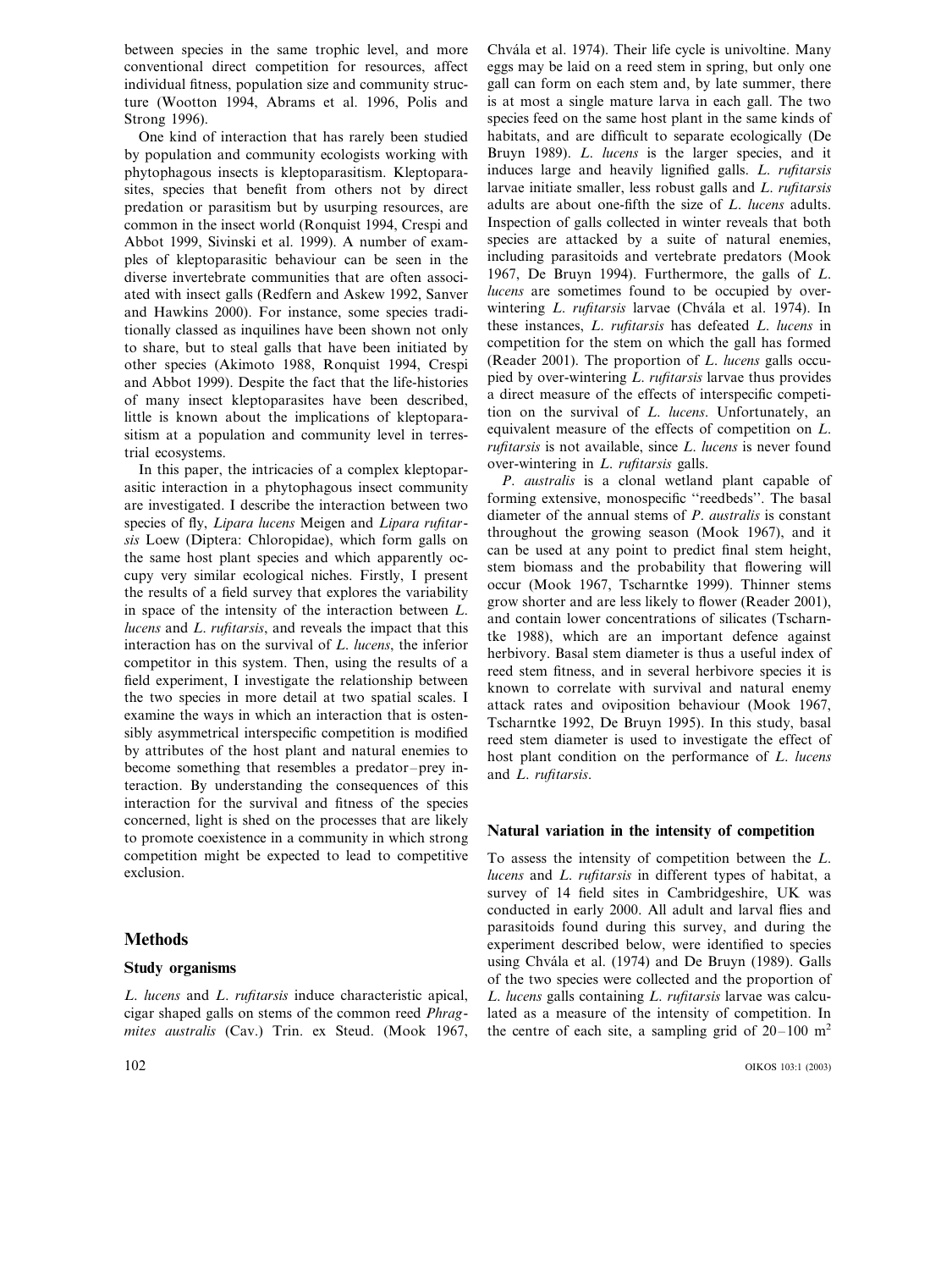was marked out (grid size was constrained by the amount of suitable habitat available). Reed stem density was measured in eight  $1 \times 1$  m quadrats positioned at random within each grid. In addition, four  $2 \times 2$  m quadrats were positioned at random in each grid and searched for galls of *L*. *lucens* and *L*. *rufitarsis*. All stems bearing galls were collected and dissected, and the identity of any larvae found inside recorded.

## **A field experiment**

During summer 2000, a field experiment was conducted in a large reedbed at Wicken Fen, Cambridgeshire, UK. The objective of the experiment was to test for the effects of intraspecific and interspecific competition on survival and female fitness (body mass) in *L*. *lucens* and *L*. *rufitarsis*. The approach was to manipulate adult densities, and consequently egg densities, in caged enclosures. In April 2000, 1000 galls each of *L*. *lucens* and *L*. *rufitarsis* were collected from Chippenham Fen, Cambridgeshire to provide animals for the experiment. These galls were dissected and healthy larvae were placed in plastic boxes in shade on the roof of the Zoology Department, Univ. of Cambridge. By the middle of May, adults began to hatch and the boxes were checked daily. Upon hatching, flies were sexed and placed in storage at 4°C until enough flies were collected to begin the experiment.

Manipulations of *L*. *lucens* and *L*. *rufitarsis* densities were achieved by placing reared adult flies in wooden framed cages  $(1 \times 1 \times 2 \text{ m})$ , covered with a fine plastic mesh (mesh size  $\sim 0.5$  mm), erected in the field. The vegetation at the site chosen had been cleared by burning the previous winter, and it was therefore devoid of *Lipara* galls before the experiment began. The experiment was factorial, with all nine possible combinations of three density treatments for each species being employed on each of three occasions (replicates). The density treatments were high (20 females, 20 males), low (5 females, 5 males) and zero. These densities are representative of those commonly encountered in the wild (Reader 2001). For each replicate, nine cages were positioned at 15 m intervals on a  $3 \times 3$  grid in the reedbed, and the nine density treatments applied to cages at random. After the release of flies, cages were left in position for 7 days to allow eggs to be laid. Cages were then removed and a subset of 50 stems in each plot covered by a cage (typically 25–50% of the total) was selected at random for inspection. Each stem was searched from base to tip for eggs of *L*. *lucens* and *L*. *rufitarsis*, and labelled according to the number found. For the second and third replicates of the nine density treatments, cages were repositioned 3 m away to the west, over fresh reed immediately after stems from the previous replicate had been examined. The experiment thus ran for a total of 21 days.

OIKOS 103:1 (2003) 103

In September 2000, labelled stems from all experimental plots from were collected. In the laboratory, stem basal diameter was measured with vernier callipers, and all galls that had formed were dissected. Any larvae found inside were identified, weighed and kept in individual plastic boxes in an incubator at 20°C and 100% RH until they pupated and then emerged, at which point adult flies were sexed. Some flies failed to develop properly in laboratory conditions, but female flies that hatched successfully were kept alive in the incubator for 5 days, in order to allow the maturation of the initial egg load before they were dissected and the eggs counted under a binocular microscope. The relationship between final instar larval mass and adult fecundity was then established for each species to confirm that mass data could be used as a measure of fitness.

#### **Statistical analyses**

The results of the field competition experiment were analysed at two spatial scales. Firstly, at a large (population) scale, the responses of average per capita production of galls, larvae and larval biomass per cage to average densities of conspecific and heterospecific eggs were investigated using generalised linear models (GLMs), assuming Gaussian errors. Replicate number was included in the analysis in order to assess the effects of variation in weather conditions etc. during the three weeks for which the experiment ran. Secondly, at a small scale, the interactions of individual flies on individual reed stems were investigated. The effects of host plant quality, as measured by basal reed stem diameter, and the numbers of conspecific and heterospecific eggs laid on the probability that reed stems would produce galls or larvae were examined. GLMs were again fitted to data, but errors were assumed to be binomial. The factors influencing the levels of parasitism suffered by *L*. *rufitarsis* were also investigated at both scales. In all analyses, two types of *L*. *rufitarsis* larvae were recognised. ''Winners'' were defined as those individuals that successfully survived their early instars, and any competitive interactions, to become the sole occupants of galls. ''Mature larvae'' were defined as those winners that successfully survived until the time of sampling. Some winners failed to reach maturity because they had been parasitised, or died for some other reason (e.g. fungal infection). The recognition of two stages in the maturation of *L*. *lucens* larvae was not necessary, since the vast majority ( $> 99\%$ ) of *L. lucens* winners remained healthy until sampling.

The procedure for fitting GLMs to data followed Crawley (2002). Firstly, the saturated GLM, including all possible interaction terms (excluding three way interactions in cases where degrees of freedom were limited), was fitted to the data. Model simplification by ''back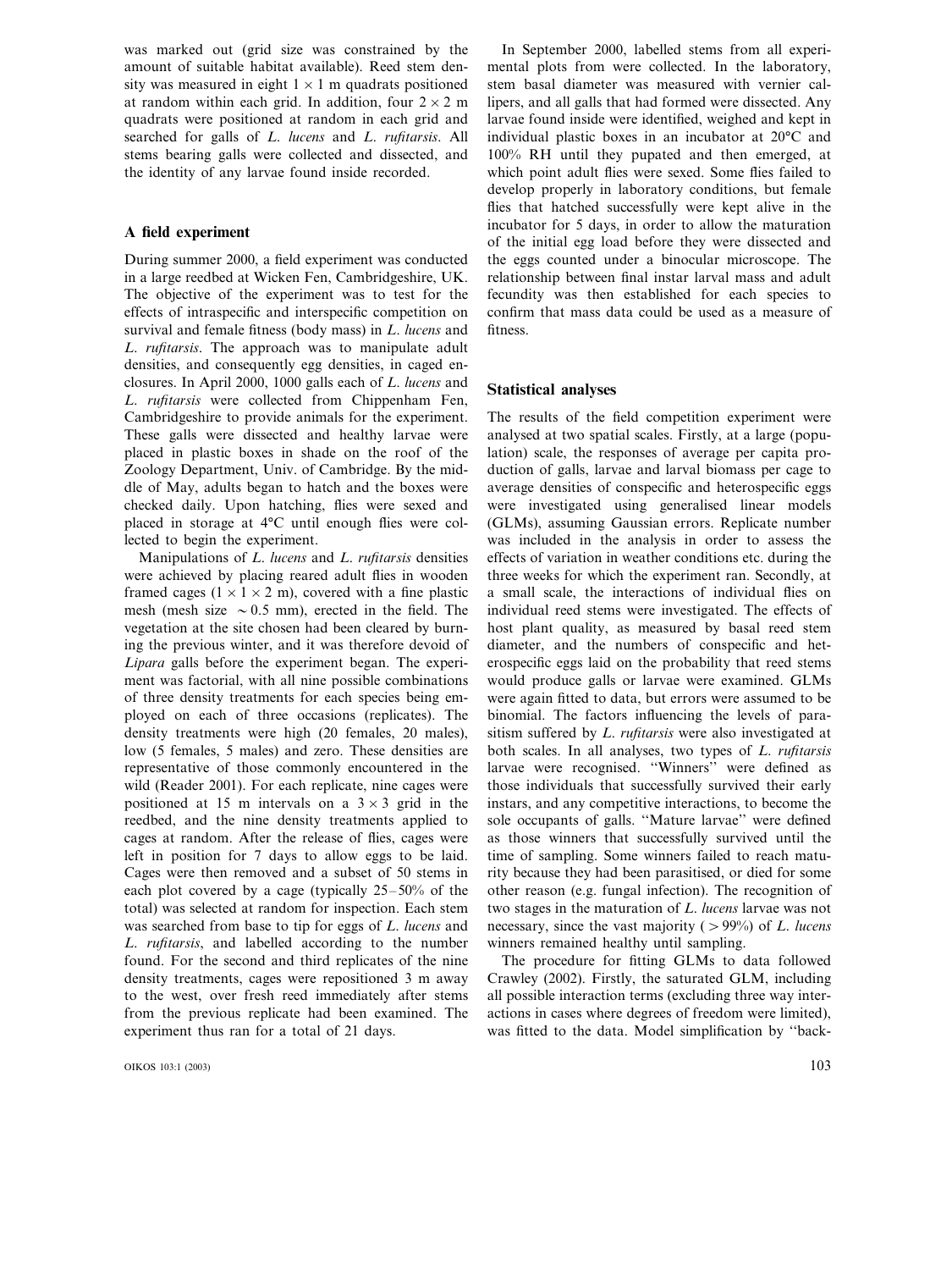ward elimination'' was then undergone. Terms were deleted systematically from the saturated model (highest order first) and only put back into the model if their deletion caused a significant reduction in the deviance explained. Deletions continued until only significant terms remained. The resultant ''minimum adequate models'' are presented in tables, and the relevant test statistics (as computed at the point of deletion) are given, either in tables or in the text, for all terms included in minimum adequate models, and for all non-significant main effect terms. In order not to violate the assumptions of this analysis, it was necessary to loge transform all continuous variables.

In the analysis of data at the small spatial scale, the response variable in the GLMs used was the probability of ''success'', where a success was defined as the production by a reed stem of a single gall, larva or parasitoid. The model was of this form because it was known in advance that only one larva could survive on a stem (i.e. a model predicting the probability of success for each egg rather than each stem would be inappropriate since it would allow a stem to produce more than one individual at high population densities). The saturated models fitted initially in the model selection procedure included quadratic terms (conspecific density squared and heterospecific density squared), in addition to all main effect and interaction terms, permitting the fitted models to incorporate deviations from a pure "contest" form of competition.

In order to analyse the results of the field competition experiment in a manner that would provide insights into the effects of intraspecific and interspecific interactions on flies at various stages of development both at the level of the population, and at that of the individual, it was necessary to conduct a very large number of statistical tests on the data collected. The overall chance of obtaining at least one false positive result (a ''type-I'' error) in such circumstances is obviously not accurately described by the p-values produced for each individual test. To provide a better guide as to the likelihood that each result obtained in the analysis of this experiment represents a type-I error, family-wise error rates for each major set of statistical tests that were conducted were computed using the Bonferroni inequality (Sokal and Rohlf 1995). Bonferroni adjusted significance thresholds (equivalent to  $p = 0.05$ ) are then given in the results section, alongside raw p-values. In the text, results are discussed with reference to raw p-values, and the assumption is made that this discussion will be interpreted with caution in the light of the nature of the analysis.

The relationship between body mass and egg load was analysed by fitting GLMs to data in the manner described above, assuming Gaussian errors. For *L*. *rufitarsis*, the saturated GLM fitted included a term describing the type of gall from which female flies had been reared. This was done in order to test whether the

nature of the relationship between body mass and fitness for females that had developed in their own galls was in any way different from that for those females that had usurped the galls of *L*. *lucens*. Data from the field survey describing the proportion of *L*. *lucens* galls that were occupied by *L*. *rufitarsis* were Freeman– Tukey transformed prior to analysis (Zar 1996). All statistical analyses were conducted using S-Plus version 4.0 for MS Windows (Mathsoft Inc., Seattle).

## **Results**

### **Natural variation in the intensity of competition**

The results of the field survey show that the intensity of interspecific interactions between *L*. *lucens* and *L*. *rufitarsis* varies tremendously from site to site. Unsurprisingly, the proportion of *L*. *lucens* galls occupied by *L*. *rufitarsis* in the different habitats surveyed was greater where the density of *L*. *rufitarsis* larvae was higher (Pearson's correlation:  $r = 0.770$ ,  $p = 0.002$ ; Fig. 1). Levels of mortality of *L*. *lucens* associated with competition for reed stems were negligible  $(< 1\%)$  at sites where *L. rufitarsis* was scarce and very high  $($  > 50%) where *L*. *rufitarsis* was abundant. It is interesting to note that the relationship between *L*. *rufitarsis* density and competition related mortality in *L*. *lucens* may not be linear (Fig. 1). This suggests that, even at very high densities of *L*. *rufitarsis*, a proportion of *L*. *lucens* still have access to some kind of refuge from competition. The proportion of *L*. *lucens* galls occupied by *L*. *rufitarsis* was greater where vegetation was more mixed and where reed stem densities were consequently lower (Pearson's correlation:  $r = -0.658$ ,  $p = 0.011$ ; Fig. 2). Competition between *L*. *lucens* and *L*. *rufitarsis* was least frequent in dense reedbeds where *P*. *australis* was totally dominant. This might be because *L*. *rufitarsis* is relatively scarce at sites where *P*. *australis* grows in dense stands, but there was no significant relationship



Fig. 1. The relationship between the proportion of *L*. *lucens* galls occupied by *L*. *rufitarsis* and the average density of mature *L. rufitarsis* larvae at 14 different field sites  $(n=4)$ samples per site).

104 OIKOS 103:1 (2003)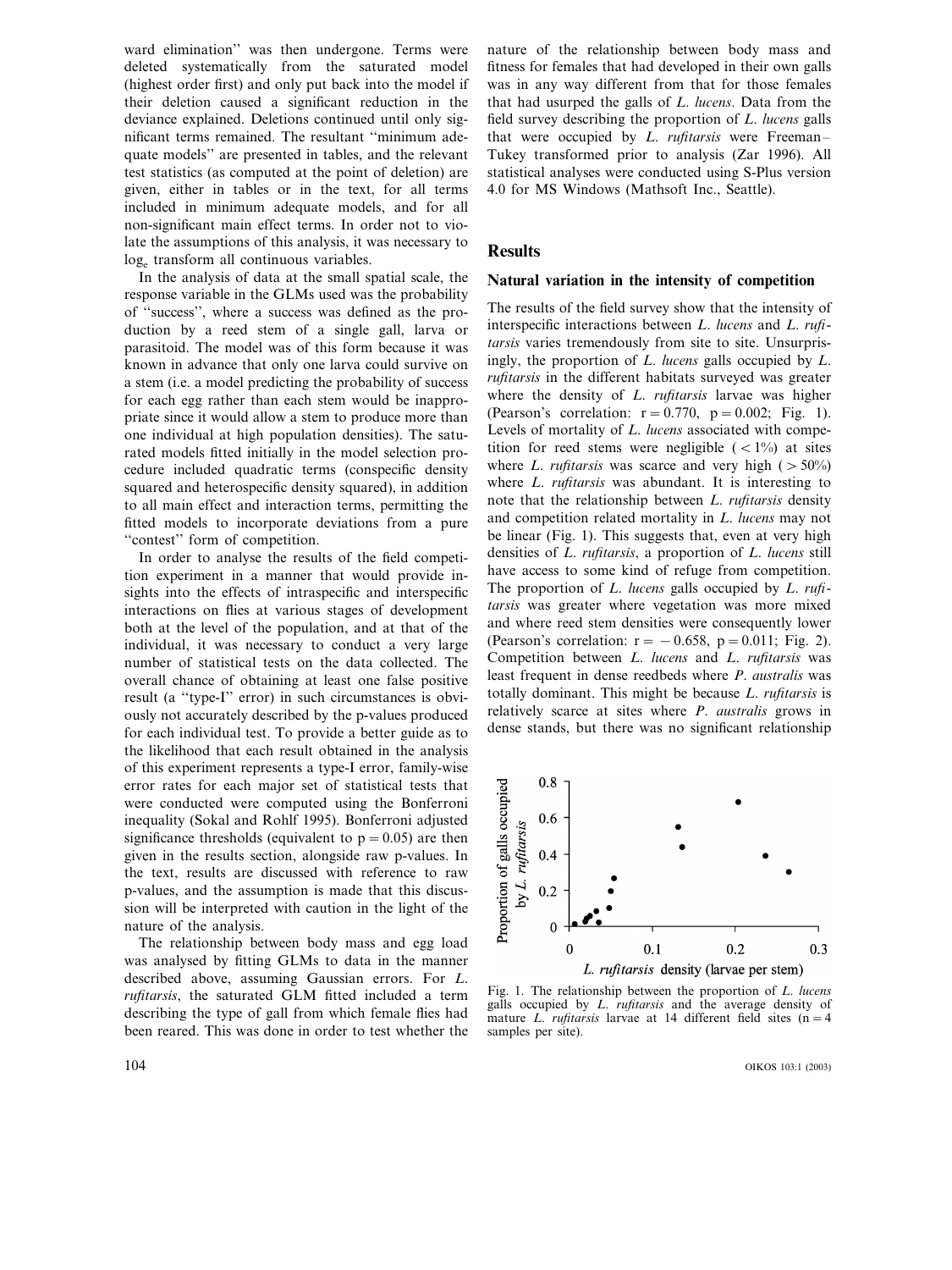

Fig. 2. The relationship between the proportion of *L*. *lucens* galls occupied by *L*. *rufitarsis* and the average density of reed stems at  $14$  different field sites ( $n=8$  samples per site).

between stem density and *L*. *rufitarsis* density (Pearson's correlation:  $r = -0.516$ ,  $p = 0.071$ ).

## **Experimental evidence of competition and kleptoparasitism**

*Lipara lucens* and *L*. *rufitarsis* suffered high levels of mortality in experimental plots: approximately 10%  $(n=2262)$  of *L. lucens* eggs and less than 6%  $(n=6558)$ of *L*. *rufitarsis* eggs produced mature larvae. All but two of those *L*. *lucens* larvae that successfully occupied a gall went on to reach maturity, but *L*. *rufitarsis* suffered moderate levels of parasitism by the ichneumonid wasp *Endromopoda phragmitidis* Perkins (Table 1). For both *L*. *lucens* and *L*. *rufitarsis*, variation in body mass explained the majority of variation in female egg load five days after hatching ( $\mathbb{R}^2 > 0.5$ ; Fig. 3 and 4). On average, *L*. *rufitarsis* females emerging from *L*. *lucens* galls were more than 50% heavier than those emerging from *L. rufitarsis* galls (Student's t-test: df = 23,  $t = 5.923$ ,  $p < 0.001$ ) and they therefore carried

Table 1. The contents of galls collected from experimental plots. The category ''others'' corresponds to those galls in which some feeding had apparently occurred in the gall after gall-formation, but in which no clue as to the identity of the occupant (e.g. a corpse or a parasitoid) remained at the time of sampling.

| Contents                                             | Gall type |                         |  |  |  |
|------------------------------------------------------|-----------|-------------------------|--|--|--|
|                                                      |           | L. lucens L. rufitarsis |  |  |  |
| Mature L. lucens                                     | 228       |                         |  |  |  |
| Dead L. lucens                                       | 2         |                         |  |  |  |
| Mature L. rufitarsis                                 | 74        | 212                     |  |  |  |
| Dead L. rufitarsis                                   | 3         | 18                      |  |  |  |
| L. rufitarsis parasitised by E.<br>phragmitidis      |           | 73                      |  |  |  |
| L. <i>rufitarsis</i> parasitised by other<br>species | $\theta$  | 6                       |  |  |  |
| Empty (no evidence of feeding)                       | 44        | 45                      |  |  |  |
| Others (evidence of feeding)                         | 19        | 28                      |  |  |  |
| Total                                                | 370       | 382                     |  |  |  |

OIKOS 103:1 (2003) 105



Fig. 3. The relationship between *L*. *lucens* female body mass (measured prior to pupation) and the number of eggs found in dissected ovaries five days after hatching (GLM:  $F_{(DE)} =$ 115.01<sub>(1,99)</sub>,  $p < 0.001$ ).

more eggs (Fig. 4). There was no suggestion that the nature of the relationship between body mass and egg load in *L*. *rufitarsis* varies with gall type (Fig. 4).

At a large spatial scale, there were no detectable effects of intraspecific competition on the per capita production of *L*. *lucens* galls, mature larvae or biomass (Table 2 and 3). There was evidence at this scale of the effects of interspecific competition on *L*. *lucens*, with the average larval biomass produced per egg being smaller at high densities of *L*. *rufitarsis* eggs. However, there were no significant effects of the density of heterospecifics on the numbers of *L*. *lucens* galls or mature larvae produced per egg. There was some variation between replicates in the production of *L*. *lucens* galls, mature larvae and biomass per egg; eggs from cages in the final (third) replicate were generally least likely to survive (Table 3).



Fig. 4. The relationship between *L*. *rufitarsis* female body mass (measured prior to pupation) and the number of eggs found in dissected ovaries five days after hatching in two different kinds of gall. Egg load increased with body mass (GLM:  $F_{(DF)} = 29.63_{(1,23)}$ ,  $p < 0.001$ ). *L. rufitarsis* females that developed in *L*. *lucens* galls carried more eggs, since they had a higher body mass than those that developed in their own galls (see text). The slope (GLM:  $F_{(DF)} = 2.04_{(1,21)}$ , p = 0.168) and intercept (GLM:  $F_{(DF)} = 1.04_{(1,22)}$ ,  $p = 0.319$ ) of the relationship between body mass and egg load was not affected by gall type.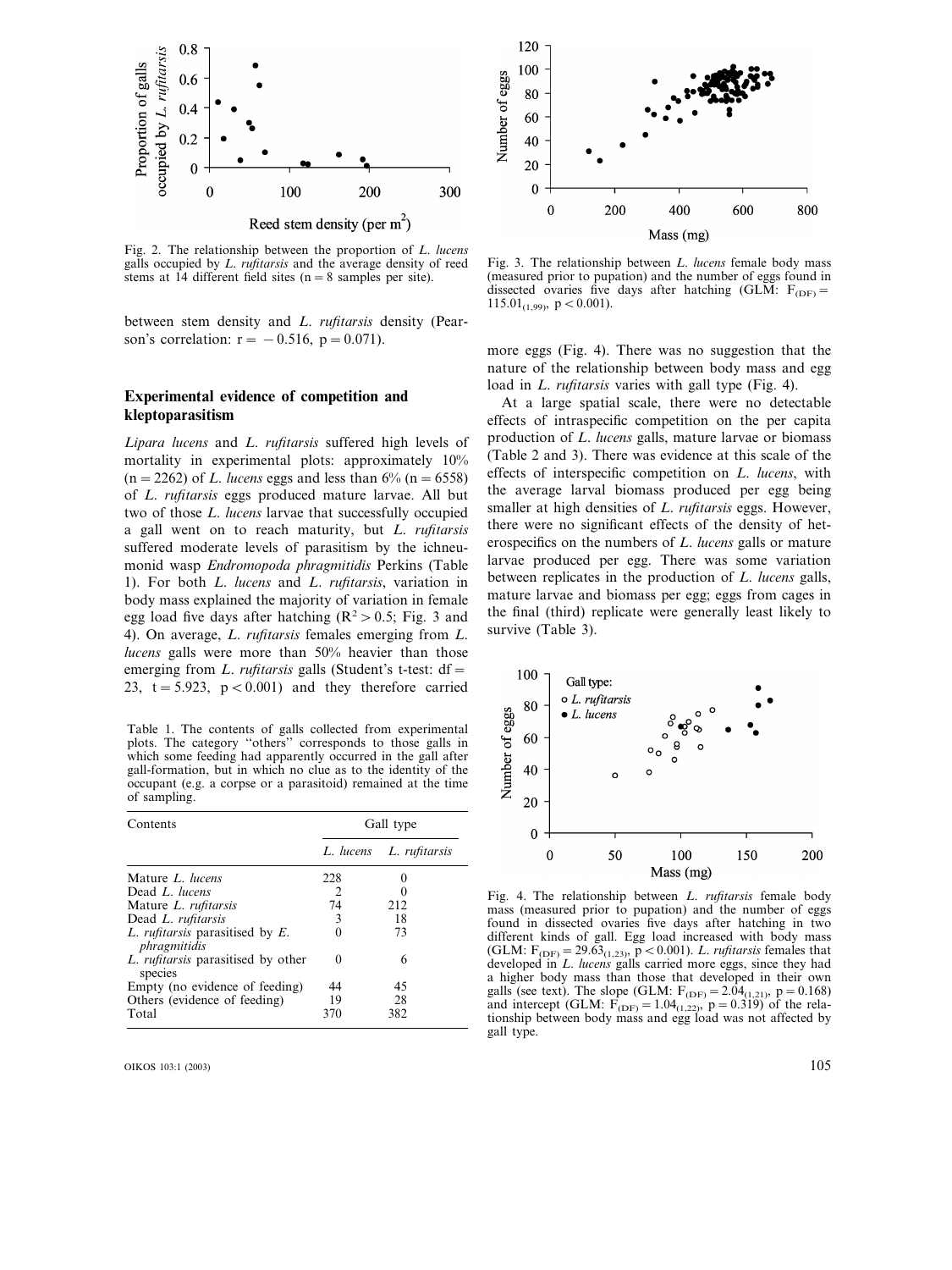Table 2. Results of analysis of deviance (GLMs with Gaussian errors) at a large spatial scale in the per capita production of *L. <i>lucens* individuals and biomass in experimental cages. Bonferroni adjusted significance threshold (for  $p=0.05$ ) $=0.0024$ .

| Term in GLM                                             | Galls per egg                                            |                         |                                                          | Mature larvae per egg   | Biomass per egg                                          |                         |
|---------------------------------------------------------|----------------------------------------------------------|-------------------------|----------------------------------------------------------|-------------------------|----------------------------------------------------------|-------------------------|
|                                                         | $E_{\text{CDF}}$                                         |                         | $\mathbf{r}_{\text{(DF)}}$                               |                         | DF)                                                      |                         |
| L. lucens density<br>L. rufitarsis density<br>Replicate | $2.886_{(1,16)}$<br>$0.340_{(1,15)}$<br>$7.848_{(2,17)}$ | 0.109<br>0.568<br>0.004 | $1.422_{(1,15)}$<br>$2.959_{(1,16)}$<br>$3.597_{(2,17)}$ | 0.252<br>0.105<br>0.049 | $0.199_{(1,15)}$<br>$5.088_{(1,16)}$<br>$7.932_{(2,16)}$ | 0.090<br>0.038<br>0.004 |

Table 3. The form of the linear predictor of the minimum adequate GLMs derived from analysis of deviance (covariance) where the response variable was average per capita production of *L*. *lucens* or *L*. *rufitarsis* galls, larvae or biomass, or parasitoids, in experimental cages ( $n=50$  reed stems in each of 27 cages). All GLMs were fitted assuming Gaussian errors, except for that used in the analysis of parasitism of *L*. *rufitarsis*, which was fitted assuming binomial errors. Significant terms in models are represented by the following letters: l (average density of *L*. *lucens* eggs per stem), r (average density of *L*. *rufitarsis* eggs per stem),  $t<sub>b</sub>$  (second replicate) and  $t<sub>c</sub>$  (third replicate).

| Response                                  | Linear predictor for L. lucens         | $\mathbb{R}^2$ | Linear predictor for L. rufitarsis                                      | $R^2$          |
|-------------------------------------------|----------------------------------------|----------------|-------------------------------------------------------------------------|----------------|
| Galls per egg<br>Winners per egg          | $0.150 + 0.038tb - 0.046tc$            | 0.480          | $0.137 - 0.060r$<br>$0.138 - 0.059r$                                    | 0.388<br>0.436 |
| Mature larvae per egg                     | $0.094 + 0.014t_b - 0.031t_c$          | 0.297          | $0.076 - 0.038r + 0.0561 - 0.010t$<br>$+0.035t_c+0.003r.t_b-0.023r.t_c$ | 0.764          |
| Biomass per egg<br>Parasitoids per winner | $3.818 + 0.228t_b - 0.576t_c - 0.709r$ | 0.567          | $1.784 - 0.664r + 1.0281$<br>$-0.420 - 2.0261$                          | 0.566<br>0.571 |

Significant effects of intraspecific competition on *L*. *rufitarsis* could be detected in all responses analysed at the large spatial scale (Table 3 and 4). Plots in which *L*. *rufitarsis* eggs were at high densities produced fewer *L*. *rufitarsis* galls, winners and mature larvae and less larval biomass per egg. The slope of the relationship between conspecific egg density and the production of mature *L*. *rufitarsis* larvae per egg varied significantly between replicates, although it was always negative (Table 3). While there were no detectable effects of interspecific competition on *L*. *rufitarsis* in experimental cages, there was a significant positive effect of *L*. *lucens* adult density on the number and biomass of mature *L*. *rufitarsis* larvae produced per egg. This positive effect was only detectable after parasitism and other forms of mortality affecting late instar larvae were taken into account: the density of heterospecifics had no significant effect on the production of *L*. *rufitarsis* galls or winners per egg. The specialist parasitoid *E*. *phragmitidis* attacked a significantly smaller proportion of *L*. *rufitarsis* larvae in plots with high densities of *L*. *lucens* eggs (GLM:  $F_{\text{DEF}} = 14.658_{(1,11)}$ , p = 0.003), but levels of parasitism were not affected by *L*. *rufitarsis* density (GLM:  $F_{(DF)}=0.433_{(1,10)}$ , p = 0.526). Although there was some evidence that replicate number had an effect on the production of mature *L*. *rufitarsis* larvae per egg, replicate number did not significantly affect the production of *L*. *rufitarsis* galls, winners, or larval biomass (Table 3 and 4), or levels of parasitism of *L*. *rufitarsis* by *E. phragmitidis* (GLM:  $F_{(DF)} = 0.224_{(2,8)}$ , p = 0.804).

When analysed at a small spatial scale, the effects of host plant quality (as indicated by basal reed stem diameter) and competition between *L*. *lucens* and *L*. *rufitarsis* on the production of galls, winners and mature larvae of both species were generally highly significant. In the case of *L*. *lucens*, thick stems were less likely to produce a gall or mature larva than thin stems (Table 5 and 6). Stems upon which *L*. *rufitarsis* had laid eggs were also less likely to produce a *L*. *lucens* gall or mature larva, indicating that interspecific competition was operating, even before the point at which the signal that induces a gall to form is released. Unsurprisingly, stems that were not laid upon by *L*. *lucens* did not produce *L*. *lucens* galls or mature larvae. There was thus a positive effect of the number of *L*. *lucens* eggs on the probability that a stem would produce a gall or a

Table 4. Results of analysis of deviance (GLMs with Gaussian errors) at a large spatial scale in the per capita production of *L. <i>rufitarsis* individuals and biomass in experimental cages. Bonferroni adjusted significance threshold (for  $p = 0.05$ ) = 0.0018.

| Term in GLM                                                                                                | Galls per egg                                             |                         | Winners per egg                                           |                         | Mature larvae per egg                                                          |                                    | Biomass per egg                                            |                         |
|------------------------------------------------------------------------------------------------------------|-----------------------------------------------------------|-------------------------|-----------------------------------------------------------|-------------------------|--------------------------------------------------------------------------------|------------------------------------|------------------------------------------------------------|-------------------------|
|                                                                                                            | $F_{\text{CDF}}$                                          |                         | $F_{\text{CDF}}$                                          |                         | $F_{\text{(DF)}}$                                                              |                                    | $F_{\text{IDF}}$                                           |                         |
| L. lucens density<br>L. rufitarsis density<br>Replicate<br>L. <i>rufitarsis</i> density $\times$ replicate | $1.319_{(1.17)}$<br>$11.417_{(1.18)}$<br>$0.100_{(2.15)}$ | 0.267<br>0.003<br>0.905 | $0.494_{(1,17)}$<br>$13.899_{(1,18)}$<br>$0.129_{(2.15)}$ | 0.492<br>0.002<br>0.880 | $10.945_{(1,13)}$<br>$18.861_{(1,13)}$<br>$1.662_{(2,13)}$<br>$4.444_{(2,13)}$ | 0.006<br>< 0.001<br>0.025<br>0.034 | $10.862_{(1.17)}$<br>$11.331_{(1.17)}$<br>$0.566_{(2.15)}$ | 0.004<br>0.004<br>0.580 |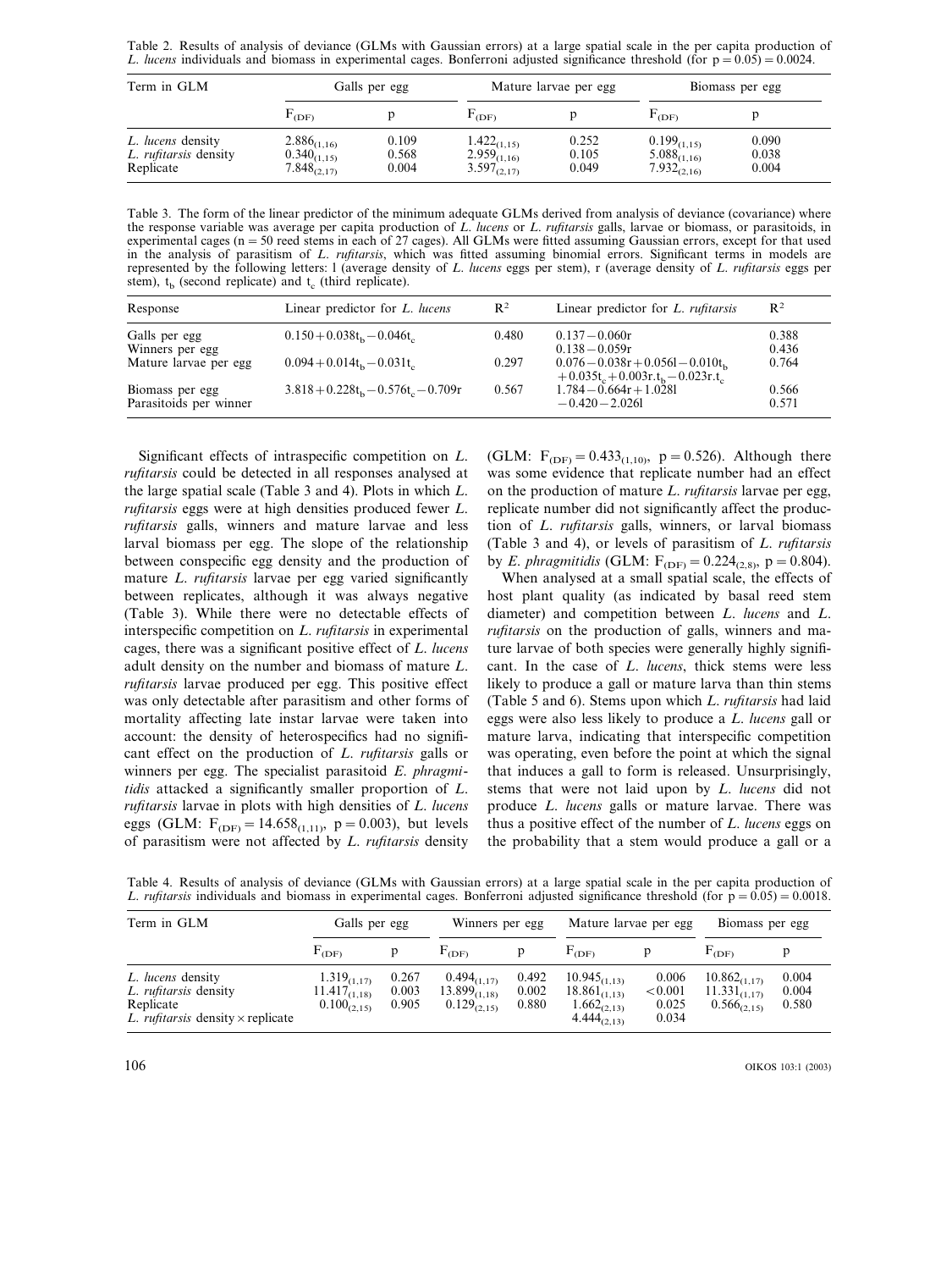Table 5. The results of analysis of deviance (GLMs with binomial errors) at a small spatial scale in the proportion of stems carrying *L*. *lucens* eggs that produced *L*. *lucens* galls or mature larvae. Bonferroni adjusted significance threshold (for  $p = 0.05$ ) = 0.0036.

| Term in GLM                                                                              |                                                                                  | Galls per stem                                                     |                                      | Mature larvae per stem                                                           |                                                                     |                                        |
|------------------------------------------------------------------------------------------|----------------------------------------------------------------------------------|--------------------------------------------------------------------|--------------------------------------|----------------------------------------------------------------------------------|---------------------------------------------------------------------|----------------------------------------|
|                                                                                          | Residual<br>$deviance$ <sub>(DF)</sub>                                           | $\Delta$ deviance <sub>(DF)</sub>                                  | $p(\chi^2)$                          | Residual<br>$deviance$ <sub>(DF)</sub>                                           | $\Delta$ deviance <sub>(DF)</sub>                                   | $p(\chi^2)$                            |
| L. lucens eggs<br>L. rufitarsis eggs<br>Stem diameter<br>$(L.$ lucens eggs) <sup>2</sup> | $437.965_{(841)}$<br>$437.965_{(841)}$<br>$437.965_{(841)}$<br>$437.965_{(841)}$ | $48.891_{(1)}$<br>$4.460_{(1)}$<br>$7.298_{(1)}$<br>$16.039_{(1)}$ | < 0.001<br>0.035<br>0.007<br>< 0.001 | $290.163_{(841)}$<br>$290.163_{(841)}$<br>$290.163_{(841)}$<br>$290.163_{(841)}$ | $36.641_{(1)}$<br>$17.930_{(1)}$<br>$5.178_{(1)}$<br>$17.143_{(1)}$ | < 0.001<br>< 0.001<br>0.023<br>< 0.001 |

Table 6. The form of the linear predictor of the minimum adequate GLMs derived from analysis of deviance (multiple regression) where the response variable was the probability of survival of *L*. *lucens* or *L*. *rufitarsis* in the interval shown, or the probability of parasitism by *E*. *phragmitidis* (n=847 stems). All GLMs were fitted assuming binomial errors. Significant terms in models are represented by the following letters: l (number of *L*. *lucens* eggs per stem), r (number of *L*. *rufitarsis* eggs per stem) and w (stem diameter, square-root transformed). † Data describing *L*. *rufitarsis* survival from gall to winner/mature larva was available only from *L*. *rufitarsis* galls (it was not possible to quantify mortality of *L*. *rufitarsis* between gall initiation and successful gall occupation in cases where a *L*. *lucens* gall had formed).

| Response                                                                                                | Linear predictor for <i>L. lucens</i>                | $R^2$ | Linear predictor for <i>L. rufitarsis</i>                                                              | $R^2$                            |
|---------------------------------------------------------------------------------------------------------|------------------------------------------------------|-------|--------------------------------------------------------------------------------------------------------|----------------------------------|
| Stem to gall<br>Stem to winner                                                                          | $0.127 + 1.0821 - 0.083r - 1.716w - 0.0831^2$        |       | $0.149$ $4.372 - 0.4701 + 0.553r - 3.381w - 0.054r^2$<br>$4.857 + 0.696r - 3.874w - 0.066r^2$          | 0.138<br>0.172                   |
| Stem to mature larva                                                                                    | $-0.169 + 1.3191 - 0.340r - 1.849w$<br>$-0.1211^{2}$ |       | $0.210$ $2.432 + 0.646r - 2.821w - 0.056r^2$                                                           | 0.148                            |
| Gall to winner<br>Gall to mature larva<br>Winner to mature larva<br>Parasitism by $E$ .<br>phragmitidis | $7.642 - 3.945r - 3.158w + 1.638w.r$                 | 0.224 | $9.037 - 3.691$ w†<br>$-5.482 + 2.981$ wt<br>$-11.633 + 0.9941 + 6.089w$<br>$10.318 - 0.5971 - 6.189w$ | 0.048<br>0.036<br>0.176<br>0.277 |

mature larva. This effect was not linear, however, and a significant improvement in the deviance explained was obtained when an appropriate quadratic term (Table 6) was added to the GLMs of the probability that a stem would produce a *L*. *lucens* gall or a mature larva. This result suggests a deviation from pure contest intraspecific competition.

The probability that, once formed, a *L*. *lucens* gall would produce a mature *L*. *lucens* larva was not affected significantly by the density of conspecifics (GLM: Residual deviance<sub>(DF)</sub> = 83.912<sub>(78)</sub>,  $\Delta$  deviance =  $0.256<sub>(1)</sub>$ , p = 0.613; Bonferroni adjusted significance threshold [for  $p = 0.05$ ] = 0.0071; Table 6) or basal stem diameter (GLM: Residual deviance<sub>(DF)</sub>= 90.610<sub>(80)</sub>,  $\Delta$  deviance = 0.560<sub>(1)</sub>, p = 0.454). However, *L*. *lucens* galls were less likely to produce a mature *L*. *lucens* larva on stems that had previously been laid upon by *L. rufitarsis* (GLM: Residual deviance<sub>(DF)</sub> = 90.610<sub>(80)</sub>,  $\Delta$  deviance = 19.208<sub>(1)</sub>, p = 0.035), showing that the effects of interspecific competition continue to be felt after the point at which the signal that induces a gall to form is released. The magnitude of the effect of interspecific competition on *L*. *lucens* was not independent of stem diameter (GLM: Residual deviance<sub>(DF)</sub>= 84.168<sub>(79)</sub>,  $\Delta$  deviance = 6.441<sub>(1)</sub>, p = 0.011). The significant interaction term in the relevant minimum adequate GLM (Table 6) indicates that the presence of *L*. *rufitarsis* eggs had a bigger negative effect on *L*.

OIKOS 103:1 (2003)  $107$ 

*lucens* on thinner stems. This is to be expected given that, as the results discussed below suggest, mortality of young *L*. *rufitarsis* larvae is higher on thick stems.

Thick reed stems were less likely to produce *L*. *rufitarsis* galls, winners or mature larvae than thin stems (Table 6 and 7). *L*. *rufitarsis* galls were less likely to form on stems that had previously received *L*. *lucens* eggs, suggesting that the signal that induces the larger type of gall to form is dominant. There was no other evidence, however, of the negative effects of interspecific competition on the production of *L*. *rufitarsis* winners or mature larvae. As was the case for *L*. *lucens*, stems that had received conspecific eggs were more likely to produce *L*. *rufitarsis* galls, winners or mature larvae. However, analysis of deviance again suggested that the inclusion of quadratic terms in the GLMs of the probability that a stem would produce a *L*. *rufitarsis* gall, winner or mature larva was justified (Table 6).

On thicker reed stems, *L*. *rufitarsis* galls were less likely to yield *L*. *rufitarsis* winners, but more likely to yield mature larvae (Table 6 and 8). *L*. *rufitarsis* winners in both types of galls were also more likely to survive to maturity on thicker stems. This result is largely a consequence of the fact that parasitism by *E*. *phragmitidis*, the principal cause of mortality of *L*. *rufitarsis* winners in *L*. *rufitarsis* galls, was most likely to occur on thin stems (GLM: Residual deviance<sub>(DF)</sub>= 42.977<sub>(104)</sub>,  $\Delta$  deviance = 12.315<sub>(1)</sub>, p < 0.001). There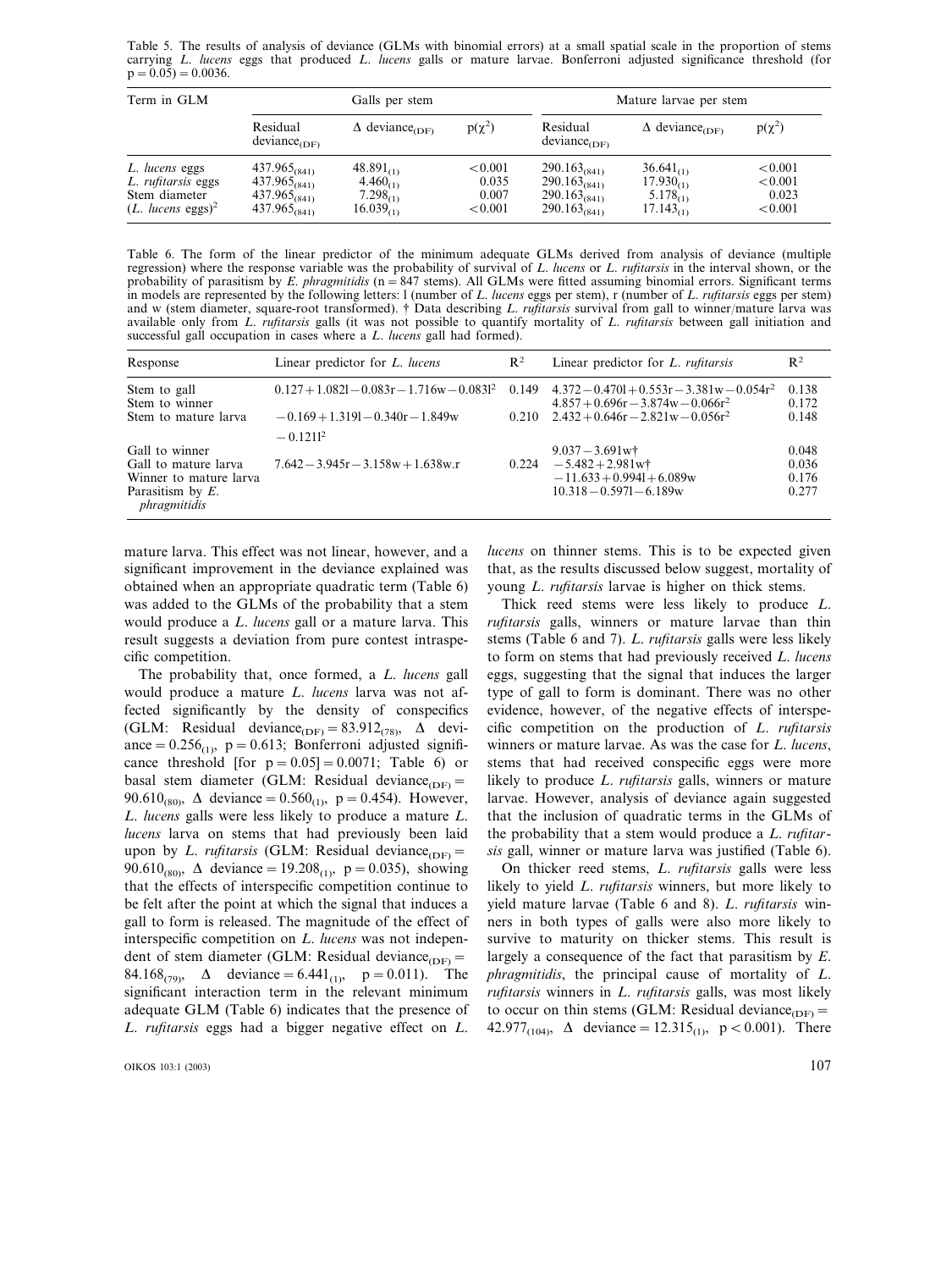Table 7. The results of analysis of deviance (GLMs with binomial errors) at a small spatial scale in the proportion of stems with *L*. *rufitarsis* eggs that produced *L*. *rufitarsis* galls, winners or mature larvae. Bonferroni adjusted significance threshold (for  $p = 0.05$ ) =  $0.\overline{0017}$ .

| Term in GLM                                  | Galls per stem                                |                                         |             | Winners per stem                                                         |                                                                |             | Mature larvae per stem                                  |                                         |                    |
|----------------------------------------------|-----------------------------------------------|-----------------------------------------|-------------|--------------------------------------------------------------------------|----------------------------------------------------------------|-------------|---------------------------------------------------------|-----------------------------------------|--------------------|
|                                              | Residual<br>$deviance$ <sub>(DF)</sub>        | $\Lambda$<br>$deviance$ <sub>(DF)</sub> | $p(\chi^2)$ | Residual                                                                 | $\Lambda$<br>deviance <sub>(DF)</sub> deviance <sub>(DF)</sub> | $p(\chi^2)$ | Residual<br>$deviance$ <sub>(DF)</sub>                  | $\Lambda$<br>$deviance$ <sub>(DF)</sub> | $p(\chi^2)$        |
| L. lucens eggs<br>L. rufitarsis<br>eggs      | 544.176 <sub>(841)</sub><br>$544.176_{(841)}$ | $16.836_{(1)}$<br>18.095 <sub>CD</sub>  |             | $< 0.001$ 567.671 <sub>(841)</sub><br>$< 0.001$ 568.450 <sub>(842)</sub> | $0.689_{(1)}$<br>$36.754_{\odot}$                              | 0.407       | $507.368_{(841)}$<br>$< 0.001$ 481.661 <sub>(842)</sub> | $0.321_{(1)}$<br>$33.380_{\odot}$       | 0.571<br>< 0.001   |
| Stem diameter<br>(L. rufitarsis<br>$eggs)^2$ | 544.176 <sub>(841)</sub><br>$544.176_{(841)}$ | $33.655_{(1)}$<br>$18.458_{\odot}$      | < 0.001     | 568.450 <sub>(842)</sub><br>$< 0.001$ 568.450 <sub>(842)</sub>           | $46.056_{(1)}$<br>$35.325_{(1)}$                               | ${<}0.001$  | $481.661_{(842)}$<br>$< 0.001$ 481.661 <sub>(842)</sub> | $20.214_{\odot}$<br>$29.888_{\odot}$    | < 0.001<br>< 0.001 |

Table 8. The results of analysis of deviance (GLMs with binomial errors) at a small spatial scale in the proportion of *L*. *rufitarsis* galls that produced *L*. *rufitarsis* winners or mature larvae, and the proportion of *L*. *rufitarsis* winners that produced mature *L. rufitarsis* larvae. Bonferroni adjusted significance threshold (for  $p = 0.05$ ) = 0.0024.

| Term in GLM                                           | Winners per <i>L. rufitarsis</i> gall                 |                                                 |                         | Mature larvae per<br>L. rufitarsis gall                  |                                                 |                         | Mature larvae per winner                                  |                                                    |                           |
|-------------------------------------------------------|-------------------------------------------------------|-------------------------------------------------|-------------------------|----------------------------------------------------------|-------------------------------------------------|-------------------------|-----------------------------------------------------------|----------------------------------------------------|---------------------------|
|                                                       | Residual<br>$deviance$ <sub>(DF)</sub>                | $deviance_{\text{(DE)}}$                        | $p(\gamma^2)$           | Residual<br>$deviance$ <sub>(DF)</sub>                   | $deviance$ <sub>(DF)</sub>                      | $p(\chi^2)$             | Residual<br>$deviance$ <sub>(DF)</sub>                    | $deviance$ <sub>(DF)</sub>                         | $p(\chi^2)$               |
| L. lucens eggs<br>L. rufitarsis eggs<br>Stem diameter | $80.141_{(97)}$<br>$80.142_{(98)}$<br>$80.792_{(99)}$ | $0.001_{(1)}$<br>$0.650_{(1)}$<br>$4.065_{(1)}$ | 0.980<br>0.420<br>0.044 | $129.025_{(97)}$<br>$129.654_{(98)}$<br>$132.886_{(99)}$ | $0.630_{(1)}$<br>$3.232_{(1)}$<br>$4.894_{(1)}$ | 0.427<br>0.072<br>0.027 | $98.395_{(103)}$<br>$102.272_{(102)}$<br>$98.395_{(103)}$ | $9.883_{(1)}$<br>$3.788_{(1)}$<br>$11.191_{\odot}$ | 0.002<br>0.051<br>< 0.001 |

was no evidence that the density of *L*. *lucens* eggs originally laid on a stem that subsequently produced a *L*. *rufitarsis* gall had an effect on the production of winners or mature larvae (Table 6 and 8). The fact that stems that received *L*. *lucens* eggs were likely to form *L*. *lucens* galls, however, led to a clear positive effect of interspecific interactions on *L*. *rufitarsis*. Not only were *L*. *rufitarsis* females reared from *L*. *lucens* galls much bigger and more fecund than those emerging from *L*. *lucens* galls (see above), but *L*. *rufitarsis* winners were more likely to survive to maturity on stems that had previously received *L*. *lucens* eggs. This is at least partly because *L*. *rufitarsis* is less likely to be parasitised by *E*. *phragmitidis* when developing on stems in the presence of heterospecifics (GLM: Residual deviance<sub>(DF)</sub>= 42.977<sub>(104)</sub>,  $\Delta$  deviance = 4.150<sub>(1)</sub>, p = 0.042). The parasitoid seems incapable of attacking *L*. *rufitarsis* when it is developing in a *L*. *lucens* gall (parasitised *L*. *rufitarsis* larvae were never found in *L*. *lucens* galls). Levels of parasitism were unaffected by *L*. *rufitarsis* density (GLM: Residual deviance<sub>(DF)</sub> =  $42.236_{(103)}$ ,  $\Delta$  deviance =  $0.741_{(1)}$ , p = 0.389). The density of conspecifics did not have a significant influence on the probability that a *L*. *rufitarsis* gall would produce a winner or a mature larva, or on the probability that a winner would produce a mature larva (Table 6 and 8).

Although the results of the analysis of interactions between *L*. *lucens* and *L*. *rufitarsis* at the small spatial scale give clear evidence that competition, kleptoparasitism and host plant attributes have a significant effect on the performance of individuals in the field, it should

be noted that only some of the recorded variation in the performance of larvae can be attributed to such biological factors. The relatively low  $\mathbb{R}^2$  values shown in Table 6 indicate that other, probably abiotic and density independent, factors are important in determining the likelihood that larvae of these species successfully mature. Nevertheless, the analysis of data at the large spatial scale shows that interspecific interactions have the potential to play a important role in determining *L*. *lucens* and *L*. *rufitarsis* population size (note the higher  $R<sup>2</sup>$  values in Table 3).

## **Discussion**

## **A case of intraguild kleptoparasitism**

The results described here demonstrate that the interaction between *L*. *lucens* and *L*. *rufitarsis* for a shared host plant resource is more complex than straightforward competition. It is well known that interspecific competition is often highly asymmetrical (Lawton and Hassell 1981), and that in many cases interactions that appear to be competitive are actually ammensal (Denno et al. 1995). Even in comparison with cases of ammensalism, however, the asymmetry in the interaction between *L*. *lucens* and *L*. *rufitarsis* is extreme. There is no evidence of the negative effects of interspecific competition on *L*. *rufitarsis*, and the species actually gains from the presence of *L*. *lucens*, both in terms of survival and fitness. As a result, the interaction resembles that be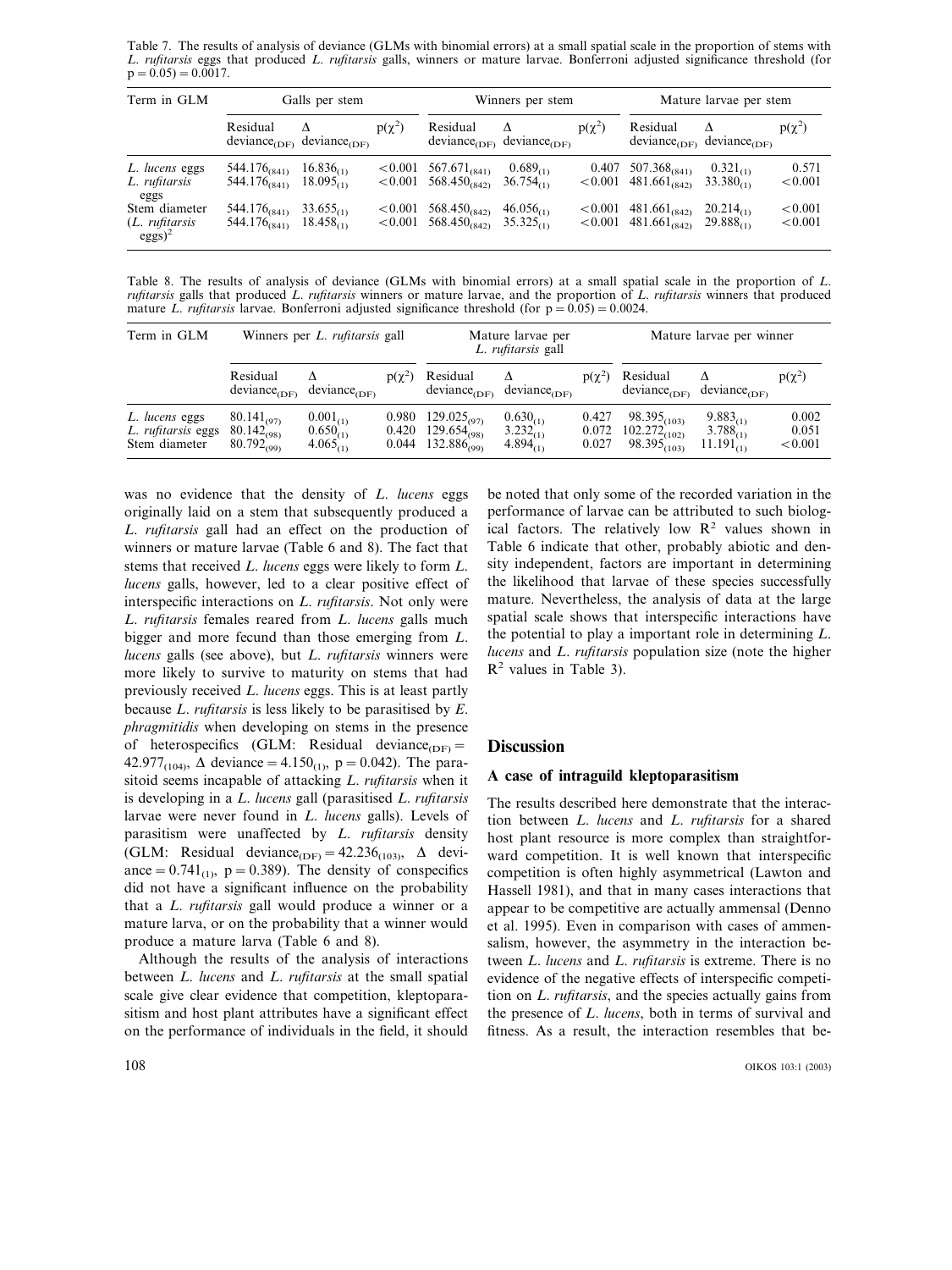tween predator and prey rather than that between competitors.

These findings suggest that *L*. *rufitarsis* is rather like an intraguild predator: it can gain both from attacks on its ''prey'' (*P*. *australis*), and from encounters with the competitor (*L*. *lucens*) with which it shares its prey. Despite superficial similarities, however, there is a significant difference between *L*. *rufitarsis* and the typical intraguild predator. Intraguild predators make direct energetic gains from the consumption of members of the same guild (Polis et al. 1989). In contrast, the benefits enjoyed by *L*. *rufitarsis* in its interaction with *L*. *lucens* come about indirectly, via the responses of the host plant and natural enemies. By ''stealing'' the larger gall of *L*. *lucens*, *L*. *rufitarsis* gains access to larger quantities of nutritious plant tissues and enemy-free space (sensu Jeffries and Lawton 1984) than would be available in the absence of heterospecifics. It is thus perhaps most appropriate to think of *L*. *rufitarsis* as an ''intraguild kleptoparasite''.

A kleptoparasite can be defined as an animal ''that habitually robs others (of a different species) of food'' (Brown 1993). Kleptoparasitism is found in many invertebrate taxa, but is particularly widespread amongst the Diptera (Sivinski et al. 1999), the Hymenoptera (Ronquist 1994 and references therein), and the Arachnida (Grostal and Walter 1997, Tso and Severinghaus 1998). Amongst gall forming insects, kleptoparasitism, also called ''gall-parasitism'' in this context (Akimoto 1988), seems to be fairly common. The galls of some thrips (Crespi et al. 1997, Crespi and Abbot 1999), aphids (Akimoto 1988) and cynipid wasps (Ronquist 1994) are subject to ''invasion'' by conspecifics, or, more commonly, by individuals of other closely related species. This study has shown that such invasions also occur in the gall forming Diptera, emphasising that the phenomenon may be common across a broad range of taxonomic groups.

Given that kleptoparasitism is widespread in terrestrial invertebrates, it is not surprising that interest has been expressed in its natural history and evolution (Ronquist 1994, Crespi and Abbot 1999). However, the effects of this kind of interaction on fitness and survival have rarely been quantified. The results described here demonstrate the far-reaching consequences of kleptoparasitism for individuals and populations. The successful invasion by *L*. *rufitarsis* of a *L*. *lucens* gall leads to the death of its occupant, and the presence of a population of the kleptoparasitic species leads to a significant decline in *L*. *lucens* survivorship. The occupation of a large *L*. *lucens* gall by *L*. *rufitarsis* gives rise to a large increase in body mass, and therefore to significantly enhanced fecundity. In addition, the protection from parasitoids that the larger gall affords is responsible for a significant increase in survivorship in *L*. *rufitarsis* populations when *L*. *lucens* is present. This effect may be even greater in wild populations that are exposed to bird predation, which can account for very high levels of mortality (-50%) of individuals in *L*. *rufitarsis* galls, but which seldom affects *L*. *lucens* galls (Tscharntke 1997, Reader 2001).

## **The role of the host plant and natural enemies**

Analysis of data from the field experiment revealed effects of host plant quality, as measured by basal reed stem diameter, on almost all response variables. In general, mortality of young larvae of both *L*. *rufitarsis* and *L*. *lucens* is higher on thicker reed stems. There is good experimental evidence that this is because, from the point of view of a fly larva, thicker reed stems are more difficult to attack (De Bruyn 1995). Thin *P*. *australis* stems are associated with various forms of environmental stress (Haslam 1972, 1975), and reed stem diameter can be thought of as a measure of host plant vigour. The relationship between the performance of *L*. *lucens* and *L*. *rufitarsis* and stem diameter is thus typical of the many insect–plant systems in which more vigorous plants are better able to defend themselves against herbivore attack (White 1984, Price 1997, but see Price 1991). It is worth noting that the effects of host plant vigour on the larvae of *L*. *rufitarsis* are greater than they are on the larvae of *L*. *lucens* (Table 6). It is not clear why this is, but the fact that the two species show different responses to resource heterogeneity suggests some potential for resource partitioning in this system.

While there is a clear negative relationship between reed stem diameter and survival in young *L*. *lucens* and *L*. *rufitarsis* larvae, the effects of variation in host plant quality on survival after gall formation has been initiated are less obvious. This is because host plant attributes interact in a complex manner with competitive and predator–prey interactions involving *L*. *lucens* and *L*. *rufitarsis*, as is often the case in tritrophic systems of this sort (Price et al. 1980). For example, in *L*. *lucens* galls, the survival of *L*. *lucens* is apparently dependent on the interplay of stem diameter and the density of competitors. The effects of competition with *L*. *rufitarsis* are less severe when reed stem thickness is high, since most *L*. *rufitarsis* larvae probably die prior to any competitive interaction in such circumstances.

Although plants might be expected to evolve characteristics that facilitate the activities of the natural enemies of herbivores, the interests of host plants and natural enemies may be conflicting (Strong and Larrson 1994, van der Meijden and Klinkhamer 2000). In this study system, it appears that increased plant resistance to herbivory is associated with a decline in the success of natural enemies. Thicker, more vigorous stems are better able to defend themselves against attack by *L*. *rufitarsis*, but the *L*. *rufitarsis* galls formed on thick stems afford the herbivore some protection from para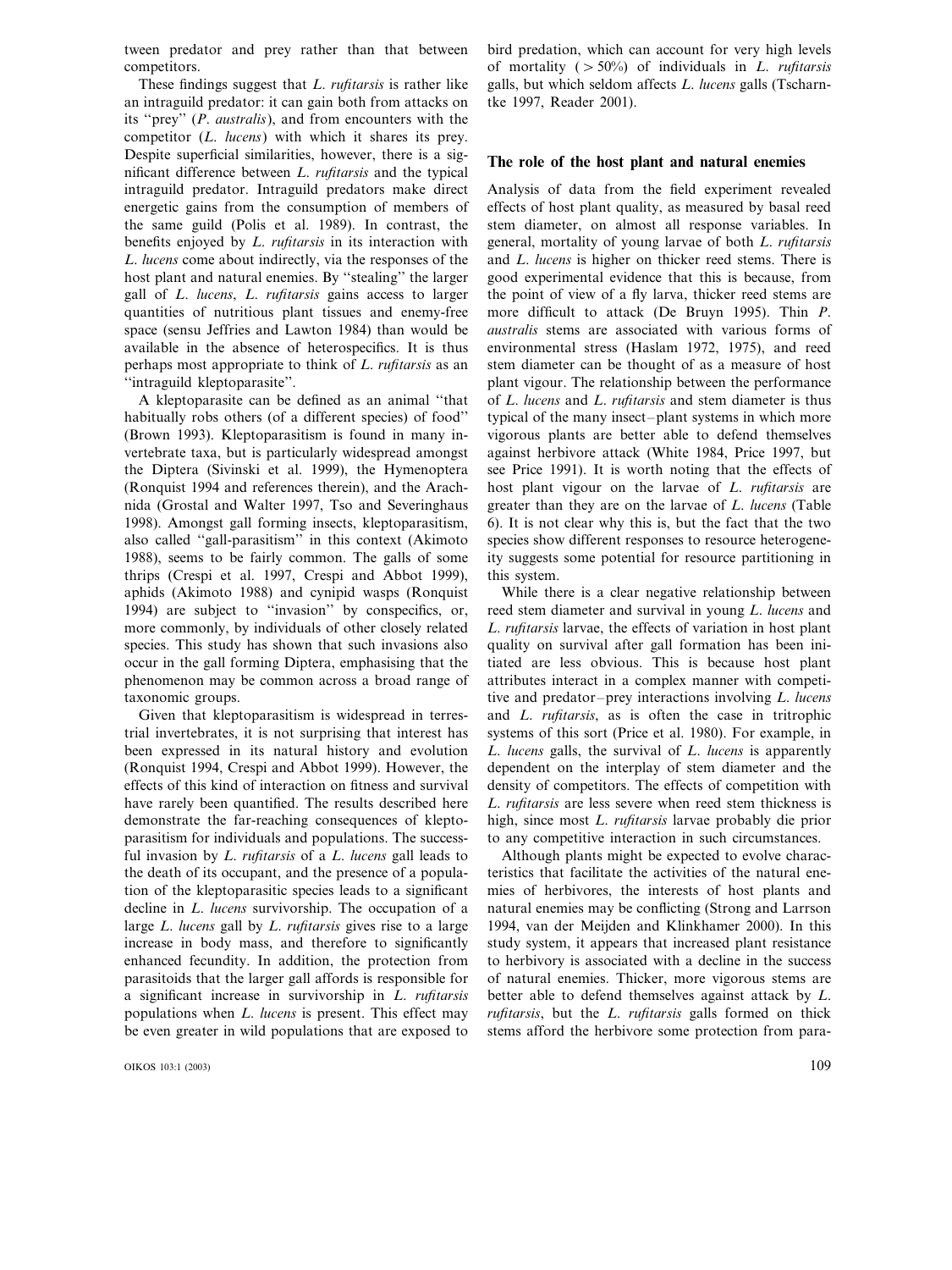sitism by *E*. *phragmitidis*. Little is known about the habits of *E*. *phragmitidis*, but it does possess a rigid ovipositor ( $\sim$  3 mm long), which may be used to drill through the surface tissues of reed stems during the search for hosts. It could be that, in galls on thick stems, *L*. *rufitarsis* is sufficiently far from the surface of the stem that *E*. *phragmitidis* is limited in its ability to attack its host by the length of its ovipositor.

With the recognition that complex, indirect interactions may have an important role to play in terrestrial ecosystems, much attention has recently been focused on the process of apparent competition. Apparent competition between herbivores, where the impact of a shared natural enemy on one prey species is enhanced as a result of the presence of a second prey species, appears to be common and may have an important role to play in regulating populations and structuring communities (Holt 1977, Chaneton and Bonsall 2000). In this study system, the opposite kind of interaction appears to occur, with one herbivore unwittingly benefiting another by providing it with access to enemy free space. The presence of *L*. *lucens* clearly has a negative affect on the ability of *E*. *phragmitidis* to parasitise *L*. *rufitarsis*. While apparent competition may lead to competitive exclusion (Bonsall and Hassell 1997), interactions such as that between *L*. *lucens* and *L*. *rufitarsis* could actually act to enhance diversity by reducing the effects of natural enemies on some herbivore species.

#### **Competition, kleptoparasitism and coexistence**

The findings of this study support a growing body of evidence suggesting that strong, highly asymmetric interference competition is common between confined phytophagous insects (Damman 1993, Denno et al. 1995). At some of the field sites surveyed, where more than 50% of *L*. *lucens* galls were occupied by *L*. *rufitarsis* larvae, interspecific interactions must have a serious impact on the population dynamics of both species. The discovery that *L*. *lucens* and *L*. *rufitarsis* compete strongly for reed stems at some sites, and that *L*. *lucens* suffers far more from the interaction than *L*. *rufitarsis*, prompts the question: how do the two species coexist? Conventional ecological theory suggests that, in the absence of some special coexistence mechanism, if the effects of interspecific competition on *L*. *lucens* are greater than the effects of intraspecific competition on *L*. *rufitarsis*, coexistence should not be possible (Gause 1934). Conventional theory, however, describes systems in which interspecific competition is assumed to be a more straightforward process than it is between *L*. *lucens* and *L*. *rufitarsis*. The kleptoparasitic nature of the relationship between the two species means that the theoretical line that divides competition interactions from

predator–prey interactions is blurred in this system. It is possible that the likelihood of coexistence is altered by the dependence of *L*. *rufitarsis* on the benefits that it gains from the presence of *L*. *lucens*.

In contrast to those habitats in which interspecific interactions are strong, competition and kleptoparasitism appear to have very little influence on the performance of *L*. *lucens* and *L*. *rufitarsis* in dense reedbeds. In these habitats, *L*. *lucens* and *L*. *rufitarsis* populations must therefore be limited by factors other than competition for food. Because natural enemies are relatively scarce in many habitats (De Bruyn 1989), and because it seems unlikely that there is a strong dynamic link between *Lipara* spp. and their long-lived, clonal host plant, the identity of this limiting factor remains something of a mystery. Plant defence related mortality, which is likely to be density independent, will be particularly prevalent in dense reedbeds, where *P*. *australis* is normally vigorous and reed stems are consequently thick. It is possible that this mortality, combined with high levels of density independent background mortality resulting from the effects of adverse weather conditions etc., keeps population densities in most reedbeds in most years below the levels at which density dependent processes are likely to operate. In habitats in which *P*. *australis* is stressed, and reed stems are thin, plant defence related mortality will be less important, and populations may be permanently at or near the carrying capacity of the environment, and continually subject to density dependent mortality.

## **Conclusions**

Herbivores, whether they are in direct competition or not, are often engaged in an array of indirect interactions with members of the same guild that are mediated by host plants and natural enemies. As this study and others have shown, such interactions have important effects on the individual, and have the potential to play a crucial role in determining population size and species coexistence. The fact that pair-wise interactions amongst the invertebrate assemblages associated with insect galls often involve a mixture of predator–prey, competitive and facilitative effects highlights the need for further research into the processes that determine the structure and function of these fascinating communities. Gall formers, like those studied here, and their natural enemies and inquilines, continue to provide ecologists with important insights into the workings of terrestrial ecosystems. Perhaps future work will enable us to generalise about the effects that the kind of kleptoparasitic relationship observed between *L*. *lucens* and *L*. *rufitarsis* can have on the nature of invertebrate communities.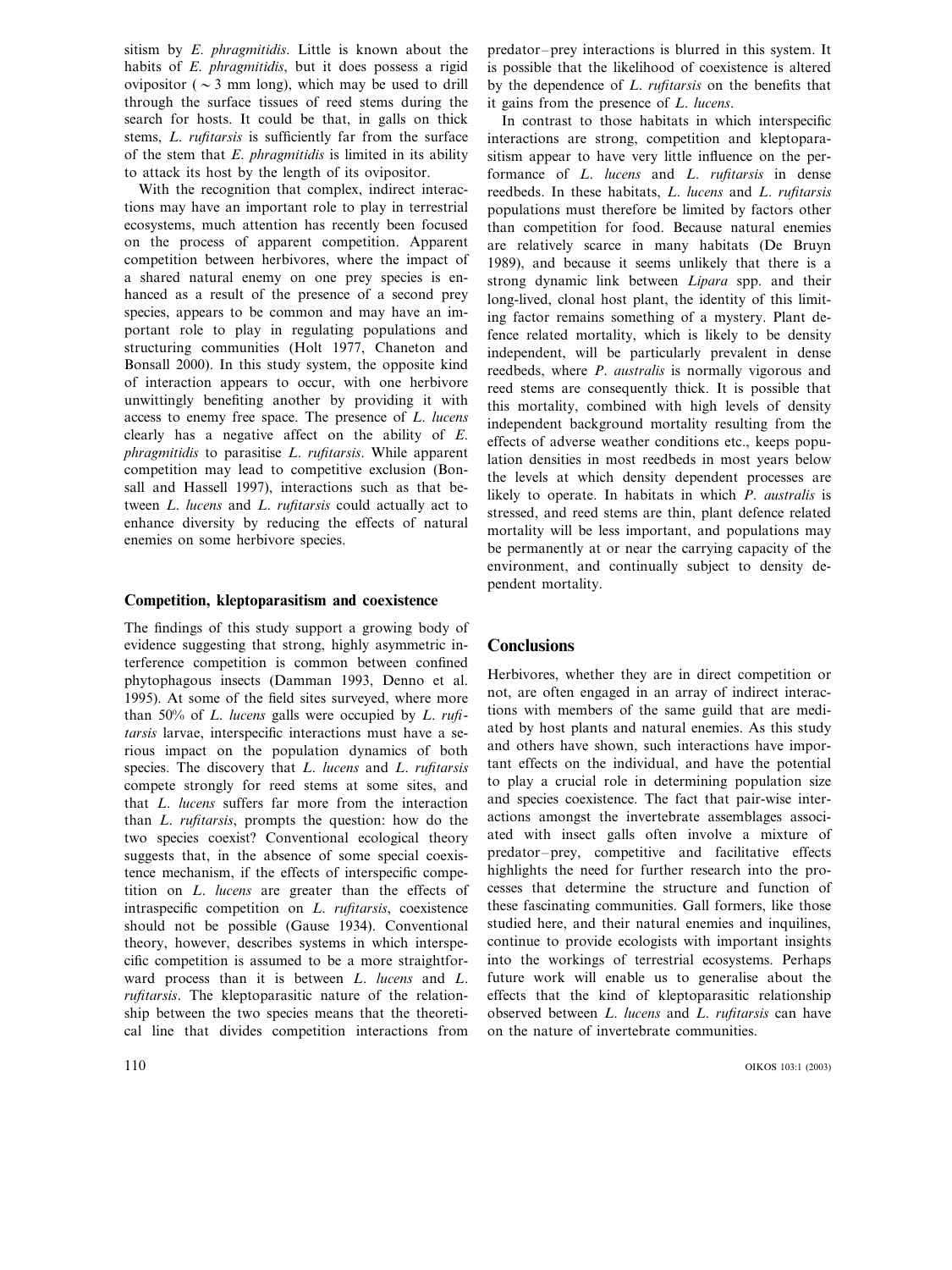*Acknowledgements* – Thanks go to Chris Graham, Anna McIvor, Genevieve Morris, Ollie Morris, Stephan Müller, Chris Stewart, Matt Symonds and Jim Usherwood for their assistance in the field, and to Pej Rohani and Laurie Friday for their advice and encouragement. Dieter Hochuli and Heloise Gibb provided helpful comments on the manuscript. This work was supported by a NERC research studentship (GT 04/97/61/FS) and The National Trust.

## **References**

- Abrams, P. A., Menge, B. A., Mittelbach, G. G. et al. 1996. The role of indirect interactions in food webs. – In: Polis, G. A. and Winemiller, K. O. (eds), Food webs: integration of patterns and dynamics. Chapman and Hall, pp. 371– 395.
- Akimoto, S. 1988. The evolution of gall parasitism accompanied by a host shift in the gall aphid, *Eriostoma yangi* (Homoptera: Aphidoidae). – Biol. J. Linn. Soc. 35: 297– 312.
- Bonsall, M. B. and Hassell, M. P. 1997. Apparent competition structures ecological assemblages. – Nature 388:  $371-373$ .
- Brown, L. (ed.) 1993. The new shorter Oxford Dictionary. Oxford Univ. Press.
- Chaneton, E. J. and Bonsall, M. B. 2000. Enemy-mediated apparent competition: empirical patterns and the evidence. – Oikos 88: 380–394.
- Chva´la, M., Doskocil, J., Mook, J. H. et al. 1974. The genus Lipara Meigen (Diptera: Chloropidae), systematic morphology, behaviour and ecology. – Tijdschrift Entomol.  $117: 1-25.$
- Connell, J. H. 1983. On the prevalence and relative importance of interspecific competition: evidence from field experiments. – Am. Nat. 122: 661–696.
- Crawley, M. J. 2002. Statistical computing: an introduction to data analysis using S-Plus. – Wiley and Sons Ltd.
- Crespi, B. and Abbot, P. 1999. The behavioural ecology and evolution of kleptoparasitism in Australian gall thrips. – Florida Entomol. 82: 147–164.
- Crespi, B. J., Carmean, D. A. and Chapman, T. W. 1997. Ecology and evolution of galling thrips and their allies. – Annu. Rev. Entomol. 42: 51–71.
- Damman, H. 1993. Patterns of interaction among herbivore species. - In: Stamp, N. E. and Casey, T. M. (eds), Caterpillars: ecological and evolutionary constraints on foraging. Chapman and Hall, pp. 132–169.
- De Bruyn, L. 1989. Habitatselektie en levenscyclusstrategieën in het genus Lipara (Diptera: Chloropidae). – Ph.D. thesis, Univ. Antwerpen, Antwerp, Belgium.
- De Bruyn, L. 1994. Life cycle strategies in a guild of dipteran gall formers on the common reed. – In: Williams, M. A. J. (ed.), Plant galls. Clarendon Press, pp. 259–281.
- De Bruyn, L. 1995. Plant stress and larval performance of a dipterous gall former. – Oecologia 101: 461–466.
- Denno, R. F., McClure, M. S. and Ott, J. R. 1995. Interspecific interactions in phytophagous insects: competition reexamined and resurrected. – Annu. Rev. Entomol. 40: 297–331.
- Gause, G. F. 1934. The struggle for existence. Williams and Wilkins, Baltimore, MD, USA.
- Grostal, P. and Walter, D. E. 1997. Kleptoparasites or commensals? Effects of *Argyrodes antipodianus* (Araneae: Theridiidae) on *Nephila plumipes* (Araneae: Tetragnathidae). – Oecologia 111: 570–574.
- Gurevitch, J., Morrow, L. L., Wallace, A. et al. 1992. A meta-analysis of competition in field experiments. – Am. Nat. 140: 539–572.
- Haslam, S. 1972. Biological flora of the British Isles. *Phragmites communis* Trin. (Arundo phragmities L., *Phragmites australis* (Cav.) Trin. ex Streudel). – J. Ecol. 60: 585–610.

OIKOS 103:1 (2003) 111

- Haslam, S. 1975. The performance of *Phragmites communis* Trin. in relation to temperature. – Ann. Bot. 39: 881–888.
- Holt, R. D. 1977. Predation, apparent competition and the structure of prey communities. – Theor. Popul. Biol. 12: 197–299.
- Jeffries, M. J. and Lawton, J. H. 1984. Enemy free space and the structure of ecological communities. – Biol. J. Linn. Soc. 23: 269–286.
- Lawton, J. H. and Hassell, M. J. 1981. Asymmetrical competition in insects. – Nature 289: 793–795.
- Lawton, J. H. and Hassell, M. P. 1984. Interspecific competition in insects. – In: Huffaker, C. B. and Rabb, R. L. (eds), Ecological entomology. Wiley and Sons, pp. 451– 495.
- Lawton, J. H. and Strong, D. R. 1981. Community patterns and competition in folivorous insects. – Am. Nat. 118: 317–338.
- Mook, J. H. 1967. Habitat selection by *Lipara lucens* Mg. (Diptera, Chloropidae) and its survival value. – Arch. Neerlandaises Zool. 17: 469–549.
- Polis, G. A. and Strong, D. R. 1996. Food web complexity and community dynamics. – Am. Nat. 147: 813–846.
- Polis, G. A., Myers, C. A. and Holt, R. D. 1989. The ecology and evolution of intraguild predation: potential competitors that eat each other. – Annu. Rev. Ecol. Syst. 20: 297–330.
- Price, P. W. 1991. The plant vigor hypothesis and herbivore attack. – Oikos 62: 244–251.
- Price, P. W. 1997. Insect ecology. Wiley.
- Price, P. W., Bouton, C. E., Gross, P. et al. 1980. Interactions among three trophic levels. – Annu. Rev. Ecol. Syst 11.
- Reader, T. 2001. Competition, kleptoparasitism and intraguild predation in a reedbed community. – Ph.D. thesis, Univ. of Cambridge.
- Redfern, M. and Askew, R. R. A. 1992. Plant galls. Richmond, Slough, UK.
- Ronquist, F. 1994. Evolution of parasitism among closely related species: phyolgenetic relationships and the origin of inquilinism in gall wasps (Hymenoptera, Cynipidae). – Evolution 48: 241–266.
- Roughgarden, J. 1983. Competition and theory in community ecology. – Am. Nat. 122:  $583-601$ .
- Sanver, D. and Hawkins, B. A. 2000. Galls as habitats: the inquiline communities of insect galls. – Basic Appl. Ecol. 1: 3–11.
- Schoener, T. W. 1982. The controversy over interspecific competition. – Am. Sci. 70: 586–594.
- Schoener, T. W. 1983. Field experiments on interspecific competition. – Am. Nat. 122: 240–285.
- Sivinski, J., Marshall, S. and Petersson, E. 1999. Kleptoparasitism and phoresy in the Diptera. – Florida Entomol. 82: 179–197.
- Sokal, R. R. and Rohlf, F. J. 1995. Biometry. W. H. Freeman and Co.
- Strong, D. R. and Larrson, S. 1994. Is the evolution of herbivore resistance influenced by parasitoids? – In: Hawkins, B. A. and Sheehan, W. (eds), Parasitoid community ecology. Oxford Univ. Press, pp. 261–276.
- Tscharntke, T. 1988. Variability of the grass *Phragmites australis* in relation to the behaviour and mortality of the gall-inducing midge *Giraudiella inclusa* (Diptera: Cecidomyiidae). – Oecologia 76: 504–512.
- Tscharntke, T. 1992. Cascade effects among four trophic levels: bird predation on galls affects density-dependent parasitism. – Ecology 73: 1689–1698.
- Tscharntke, T. 1997. Vertebrate effects on plant-invertebrate food webs. - In: Gange, A. C. and Brown, V. K. (eds), Multitrophic interactions in terrestrial systems. Blackwell Scientific Ltd, pp. 277–297.
- Tscharntke, T. 1999. Insects on common reed (*Phragmites australis*): community structure and the impact of herbivory on shoot growth. – Aquat. Bot. 64: 399–410.